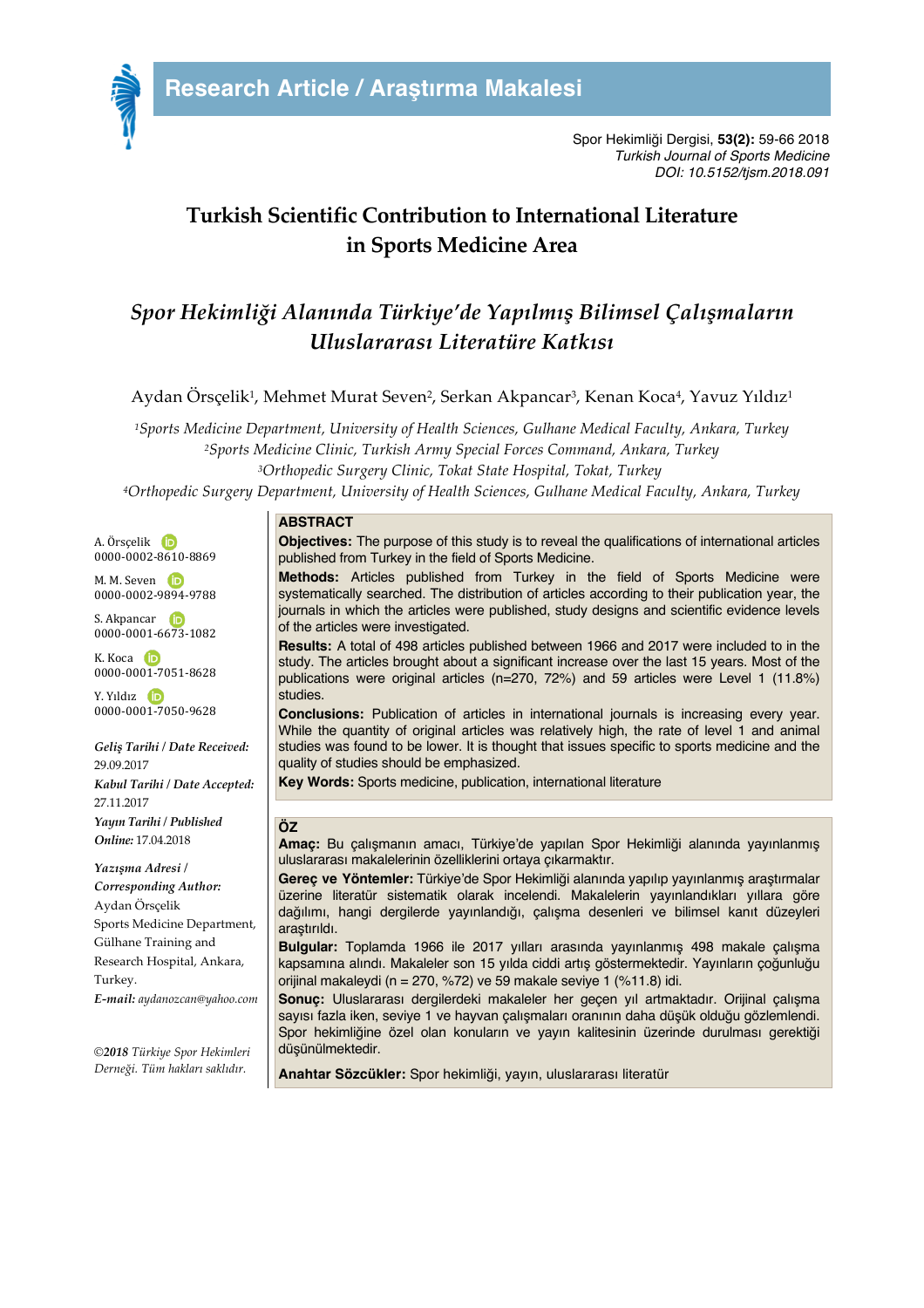**Available at:** http://journalofsportsmedicine.org and http://dx.doi.org/10.5152/tjsm.2018.091

**Cite this article as:** Orscelik A, Seven MM, Akpancar S, et al. Turkish scientific contribution to international literature in sports medicine area *Turk J Sports Med*. 2018;53:59-66.

#### **INTRODUCTION**

There is great interest in sports in our country as it is all over the world, and as a result comprehensive research is carried out on sports and athletes health. Herodicus carried out first medical contributions about sports medicine by the 5<sup>th</sup> century BCE, and he has been suggested to be the father of sports medicine. The concept of sports medicine in Europe was recognized in the early 20th century and specific studies were initiated in the field of sports science (1).

The first Department of sports medicine in Turkey has been established at the Ege University Medical Faculty in 1973. The next department was established in the Gülhane Medicine Faculty in 1986 (2). It has demonstrated significant development up to date. Together with this development, the rise in academic research is known, but knowledge about the quantity and characteristics of the publications is very limited. The quantity and quality of publications describe the level of academic achievement of a country that contributes to the medical field.

The purpose of this study was to analyze the qualifications of nationally produced articles originating from Turkey in the field of Sports Medicine in the PubMed database and to present their contributions to international literature. 

### **METHODS**

All articles referred to in the PubMed database related to sports medicine from Turkey were searched. The main key words used for the search were 'sports medicine' and 'Turkey' in the PubMed database and our search vielded 511 results on PubMed. All the articles related with sports medicine were included in the study. Thirteen articles were irrelevant to sports medicine so they were removed, and 498 articles which were published between 1966 and 2017 were included in this research. Articles were downloaded in abstract (text) file format with article title, author names, journal names, publication dates and summary. Data were removed, sorted out and rearranged using the database's management software. Two independent investigators administered analyses, with divergences resolved by debate or a third investigator. Distribution of the articles by topics, published journals, year of publication and annual rates of increase and decrease were explained with discrete tables and graphs. Research methodologies of articles were organized under five primary titles, namely original article, review, case report-case series, letter to the editor, and technical note. The number of experimental studies and subgroups were also defined. The quality of study designs was classified with the Oxford Centre for Evidence-Based Medicine System (3). The classification of the journals was done according to the publication number, category, scope and impact factors of the year 2014. In the distinction between sports- and other than sports medicine, Scientific Journal Citation Thompson Reports was used (4). Also the number of multicenter- disciplinary studies, collaborative clinical fields and author numbers were identified. Institutions were collected under four groups including private hospitals, university hospitals, public hospitals, and education and research hospitals. General citation analysis of overall articles was made by using the Google Scholar Index. "SPSS for Windows 15.0" program was used in data statistical analysis.

### **RESULTS**

The frequencies of articles according to years are given in Fig 1. This figure demonstrates a rapid increase in the number of articles up to 2004, slight undulating frequency up to 2012, and a rapid increase thereafter.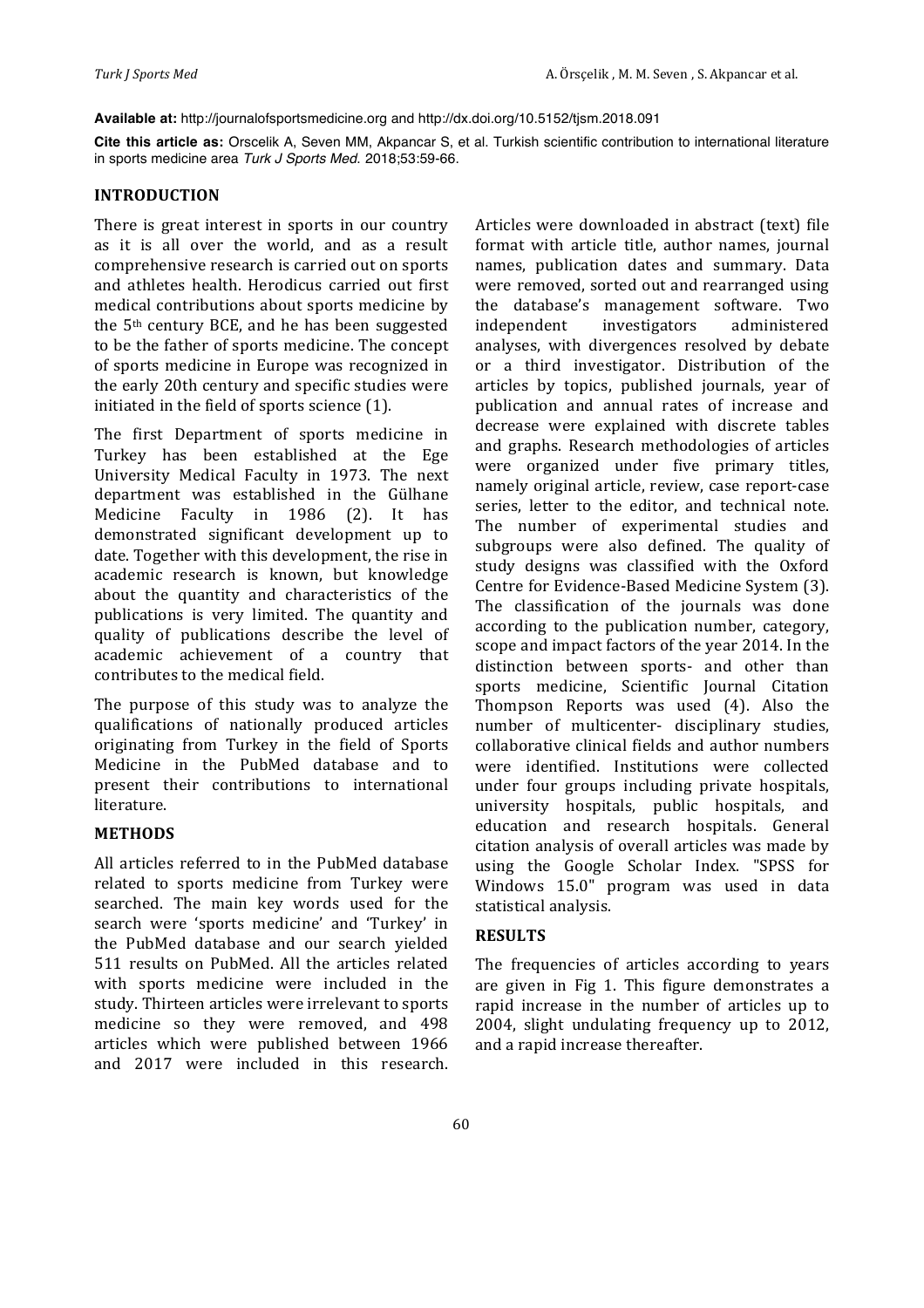Table 1 shows the distribution of article topics. The mostly selected topic was muscle-tendonligament ( $n= 121, 24.3\%$ ), followed by exercisephysical education  $(n=64, 12.8%)$  and bonecartilage ( $n=54$ , 10.8%). Distributions of body regions are demonstrated in Fig 2. Knee was the most frequent body region with the number of 93 articles (53.4%), followed by foot and ankle with  $30$  articles  $(17.2\%)$  and shoulder with  $20$ articles (11.5%). Distribution of sports categories in articles is shown in Fig 3. Football was the most frequent category with a number of 29 articles, followed by athletics with 24 articles and basketball with 10 articles. The highest proportion of publications were original articles  $(n=307, 61.6\%)$ , then case reportsseries (n=61, 13.9%), reviews (n=59, 11.2%), letters to the editor  $(n=7, 1.8%)$  and technical notes  $(n=4, 1.0\%)$ .

Fifty-eight of the original articles were nonclinical experimental studies (animals: 37, cadavers: 7, biomechanics: 9, in vivo: 5), others were clinical or observational studies. A total of 59 articles were level I (13,6 %), 219 articles were level II and III  $(50,7\%)$ , 154 articles were level IV and V studies  $(35,6%)$  according to the Oxford Centre for Evidence-Based Medicine System. Table 2 displays the distribution of articles according to published journals, scope and impact factors. The number of articles published in sports science journals were 242, and the number of articles published in journals

except sport sciences/ sports medicine were 252. Knee Surgery Sports Traumatology Arthroscopy with 105 articles (21.0%) and Journal of Sports Science & Medicine with 30 articles  $(6.0\%)$  were the most preferred journals in the sports medicine group. Acta Orthopaedica et Traumatologica Turcica with 32 articles  $(6.4\%)$  was the most preferred journal that was not in the sports medicine group. A total of 182 studies were multicenter based (36.5%) and the number of the multidisciplinary studies was 372 (74.7%). Most favorite collaborating clinics were orthopedics  $(n=182)$ , physical medicine and rehabilitation  $(n=50)$ , and physiology  $(n=42)$ . About  $444$  articles were conducted in university hospitals  $(89,1\%)$ , followed by training and research hospitals with 33 articles  $(6.6\%)$ , private hospitals with 10 articles  $(2.0\%)$ and state hospitals with  $11$  articles  $(2.2\%)$ . The number of authors ranged from 1 to 34 (A mean of 5.3).

Total citations were 1642 in our study. The most cited article was 'The fate of the iliopsoas muscle in long-term follow-up after open reduction with a medial approach in developmental dysplasia of the hip. Part 2: isokinetic muscle strength evaluation' with a number of 212. The second most cited article was 'Energy-drink consumption in college students and associated factors' with a number of 174.



**Figure 1.** Yearly publication figures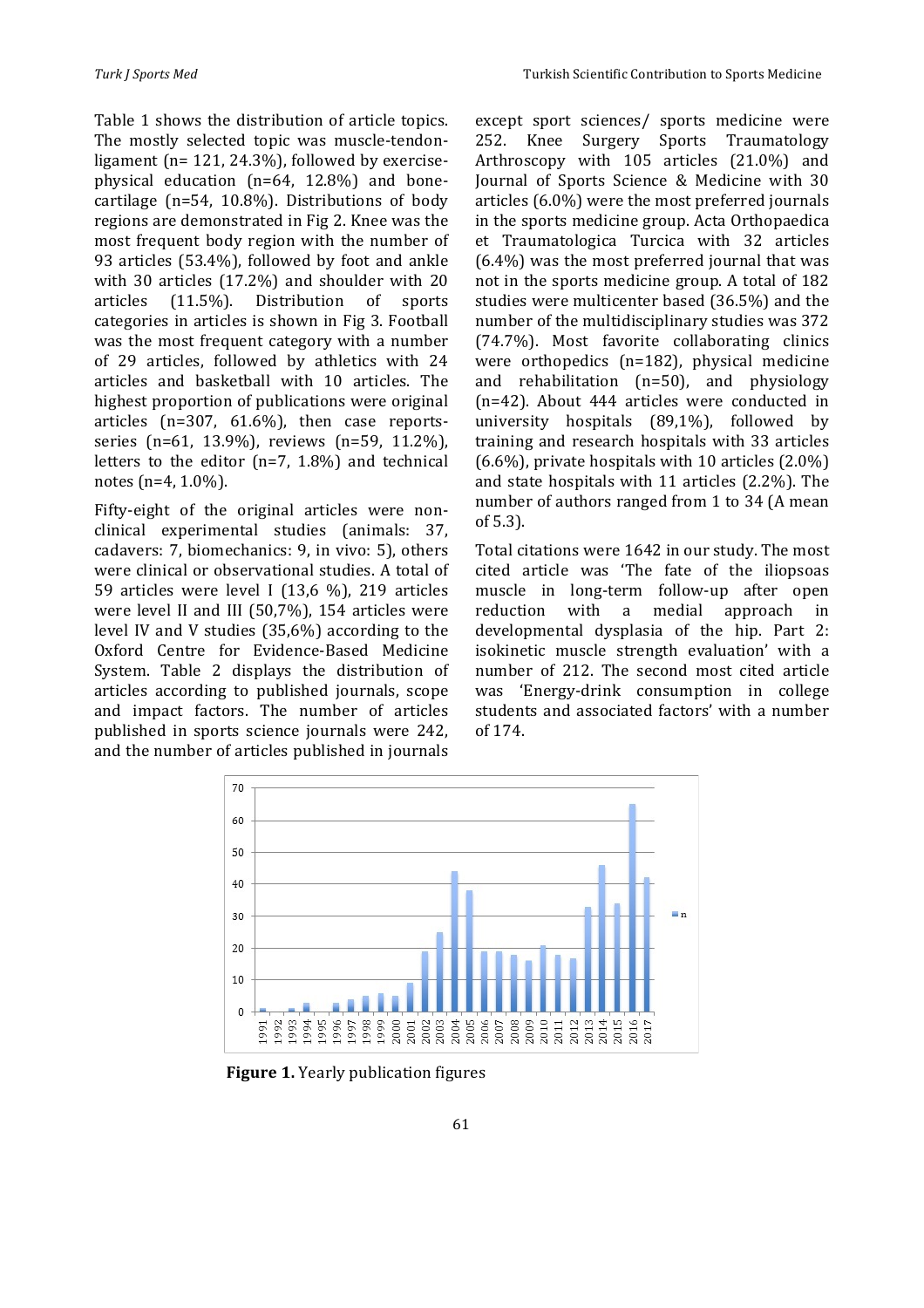| <b>Topics</b>                                                      | $\mathbf n$    | Rate $(\% )$ |
|--------------------------------------------------------------------|----------------|--------------|
| <b>Muscle-Tendon-Ligament</b>                                      | 121            | 24.3         |
| <b>Exercise-Physical education</b>                                 | 64             | 12.8         |
| <b>Bone-Cartilage</b>                                              | 54             | 10.8         |
| <b>Enzyme-Hormone</b>                                              | 33             | 6.6          |
| <b>Cardiovascular</b>                                              | 27             | 5.4          |
| <b>General injuries</b>                                            | 26             | 5.2          |
| <b>Performance</b>                                                 | 25             | 5.0          |
| <b>Athlete health</b>                                              | 25             | 5.0          |
| <b>Respiratory</b>                                                 | 24             | 4.8          |
| <b>Nutrition</b>                                                   | 18             | 3.6          |
| Proprioception                                                     | 13             | 2.6          |
| Anthropometry                                                      | 13             | 2.6          |
| <b>Radiology</b>                                                   | 10             | 2.0          |
| <b>Chronic diseases</b>                                            | 10             | 2.0          |
| <b>Athlete psychology</b>                                          | 8              | 1.6          |
| <b>Rehabilitation</b>                                              | 8              | 1.6          |
| Instability                                                        | 6              | 1.2          |
| Sudden death                                                       | 5              | 1.0          |
| <b>Sports participation</b>                                        | $\overline{4}$ | 0.8          |
| <b>Doping</b>                                                      | $\overline{2}$ | 0.4          |
| <b>Complementary therapies</b><br>(Ozone, PRP, prolotherapy, etc.) | $\overline{2}$ | 0.4          |

Table 1. Distribution of articles with respect to topics



Figure 2. Distribution of articles with respect to body parts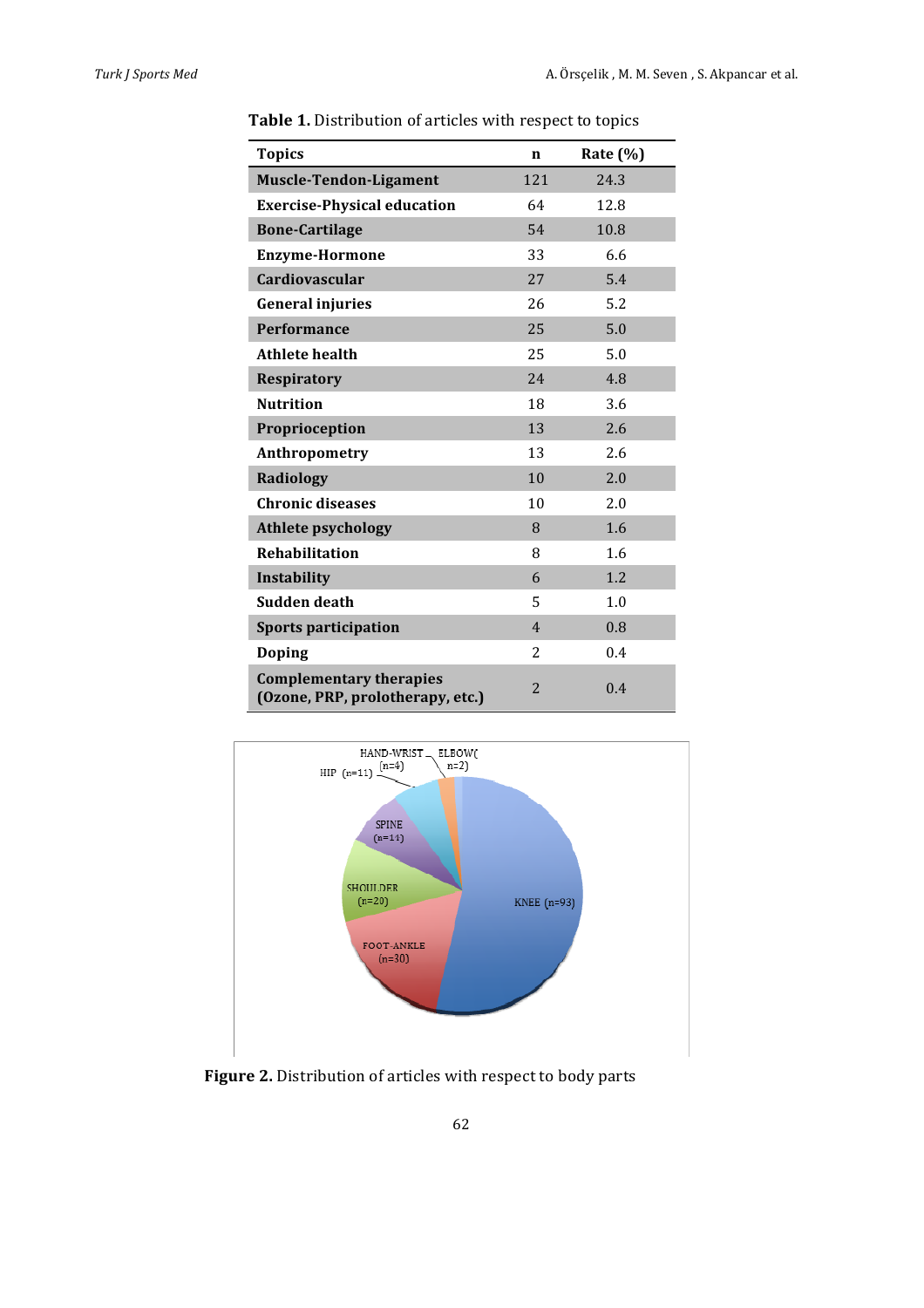

Figure 3. Distribution of the articles with respect to sports fields

| Table 2. Distribution of articles according to specific journals |  |  |  |  |
|------------------------------------------------------------------|--|--|--|--|
|------------------------------------------------------------------|--|--|--|--|

| <b>JOURNAL</b>                                       | $\mathbf n$ | $\%$ | Impact<br>Factor* | Category**                           | Scope**                                                                    |
|------------------------------------------------------|-------------|------|-------------------|--------------------------------------|----------------------------------------------------------------------------|
| <b>Knee Surg Sports</b><br><b>Traumatol Arthrosc</b> | 105         | 21   | 2.837             | <b>Sports Science</b><br>Orthopedics | SCI, SCI-E<br><b>Current Contents-</b><br>Clinical Medicine                |
| <b>Acta Orthop</b><br><b>Traumatol Turc</b>          | 32          | 6.4  | 0.554             | Orthopedics                          | SCI-E                                                                      |
| J Sports Sci Med                                     | 30          | 6.0  | 0.898             | <b>Sports Science</b>                | SCI-E                                                                      |
| <b>J Sports Med Phys</b><br><b>Fitness</b>           | 30          | 6.0  | 0.757             | <b>Sports Science</b>                | SCI-E<br><b>Current Contents-</b><br>Clinical Medicine                     |
| <b>Br J Sports Med</b>                               | 17          | 3.4  | 4.171             | <b>Sports Science</b>                | SCI, SCI-E<br><b>Current Contents-</b><br>Clinical Medicine                |
| Am J Sports Med                                      | 10          | 2.0  | 4.699             | <b>Sports Science</b>                | SCI, SCI-E<br><b>Current Contents-</b><br>Clinical Medicine                |
| <b>Arthroscopy</b>                                   | 8           | 1.6  | 3.191             | Orthopedics                          | SCI, SCI-E; BIOSIS<br><b>Current Contents-</b><br><b>Clinical Medicine</b> |
| <b>Scand J Med Sci</b><br><b>Sports</b>              | 7           | 1.4  | 3.174             | <b>Sports Science</b>                | SCI, SCI-E; BIOSIS<br><b>Current Contents-</b><br>Clinical Medicine        |
| <b>Arch Phys Med</b><br><b>Rehabil</b>               | 6           | 1.2  | 2.441             | <b>Sports Science</b>                | SCI, SCI-E<br><b>Current Contents-</b><br><b>Clinical Medicine</b>         |
| Saudi Med J                                          | 5           | 1.0  | 0.554             | Clinical<br>Medicine                 | SCI-E; BIOSIS<br><b>Current Contents-</b><br>Clinical Medicine             |
| Others $(< 5)$                                       | 248         | 49.8 |                   |                                      |                                                                            |
| <b>TOTAL</b>                                         | 498         | 100  |                   |                                      |                                                                            |

*\*Journal Citiation Report. 2014*

*\*\*Thompson Scientific. Journal Citation Reports 2013*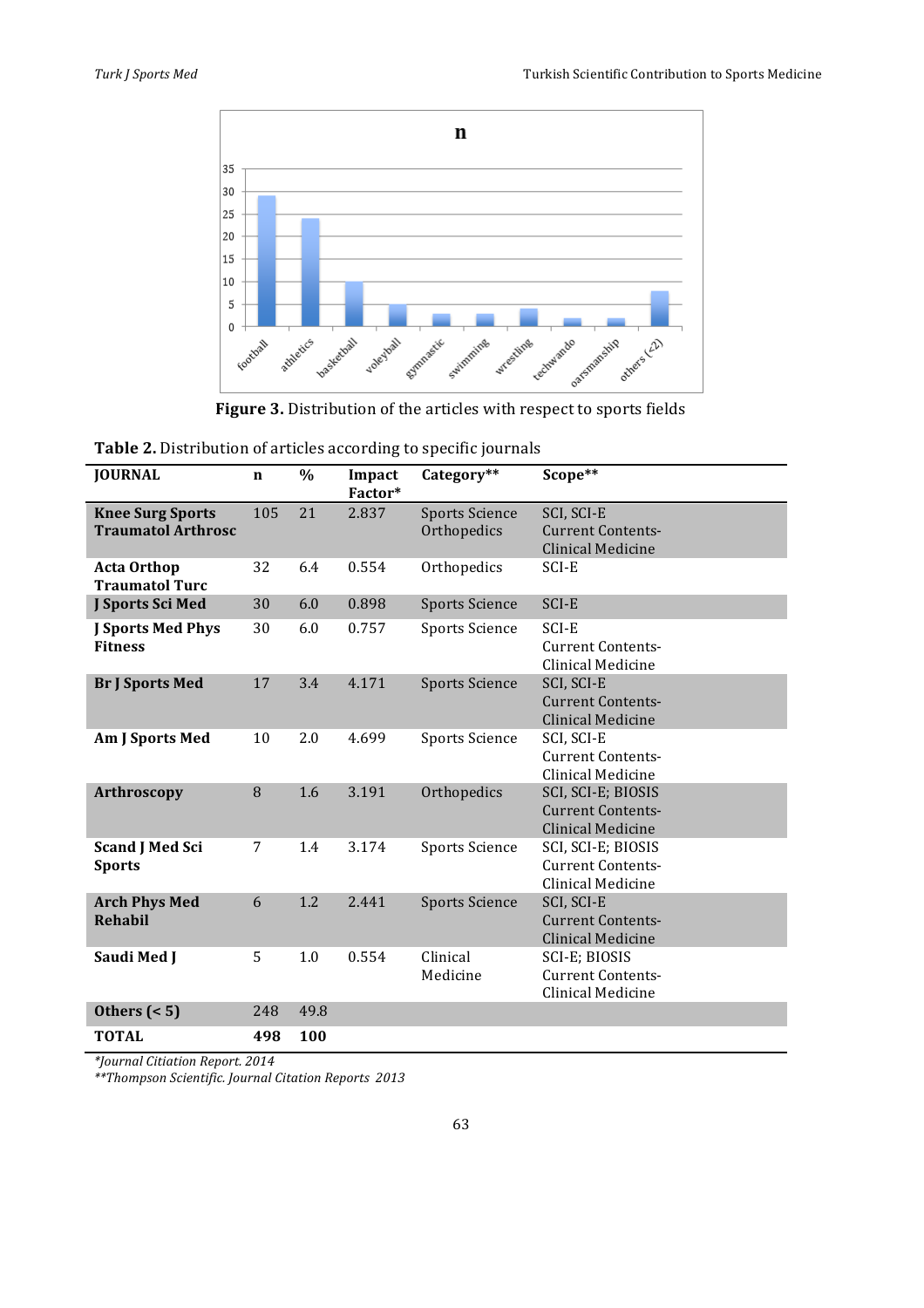

**Figure 4.** Quality of study designs according to the Oxford Centre for Evidence-Based Medicine System

## **DISCUSSION**

Worldwide sports medicine articles have shown a significant increase over the last 15 years (5). Academic publications in our country have increased in consistence with this development in international literature. As indicated in Figure 1, published articles have demonstrated a rapid increase up to 2004 in our country as well as in the world. However, the pattern is different following 2004; and a rapid decrease and slight undulating up to 2012 than a rapid increase thereafter might have resulted from healthcare policies or research opportunities in various years.

The widespread issues of worldwide sport sciences research are physical education, athlete performance and sports participation (6). Distribution of the topics was different from this; and most frequent issues were muscletendon-ligament 24.3%), followed by exercisephysical education  $(12.8%)$  and bone-cartilage  $(10.8\%)$ . This indicates that interests of sports medicine are not exactly directed to concerns in our country. This reality was also mentioned in Yaman's review (6), subjected to sports medicine training in Turkey.

There were no data about the frequency of article topics in the literature, but that is considered to be correlated with the frequency of sports injuries. In Yıldız's review (7) lower extremity sports injuries were given to be mostly occurring in the knee  $(33%)$ , following by foot-ankle  $(21\%)$  and hip-tight  $(6\%)$ . In our study, knee was the most popular issue in articles with a number of 93  $(53.4%)$ , followed by foot-ankle with 30 articles (17.2%) and shoulder with  $20$  articles  $(11.5%)$ . Distribution of the articles seemed to be correlated with the distribution of sports injuries in our country.

The most referred to sports categories in the articles were soccer/ football  $(126, 3.3\%)$ , and basketball  $(36, 1.0\%)$  according to Gau. The order is different in our study from other studies: the most popular sport categories included football ( $n=29$ ), athletics ( $n=24$ ) and basketball ( $n=10$ ). Popular sports categories can vary according to country. Baseball is very popular in the US, however it is not popular in other countries (5).

Randomized controlled trials reveal an increase in the branch of sports medicine, although is not at the desired level worldwide. Bleakley et al. (8) conducted an analysis of four major sports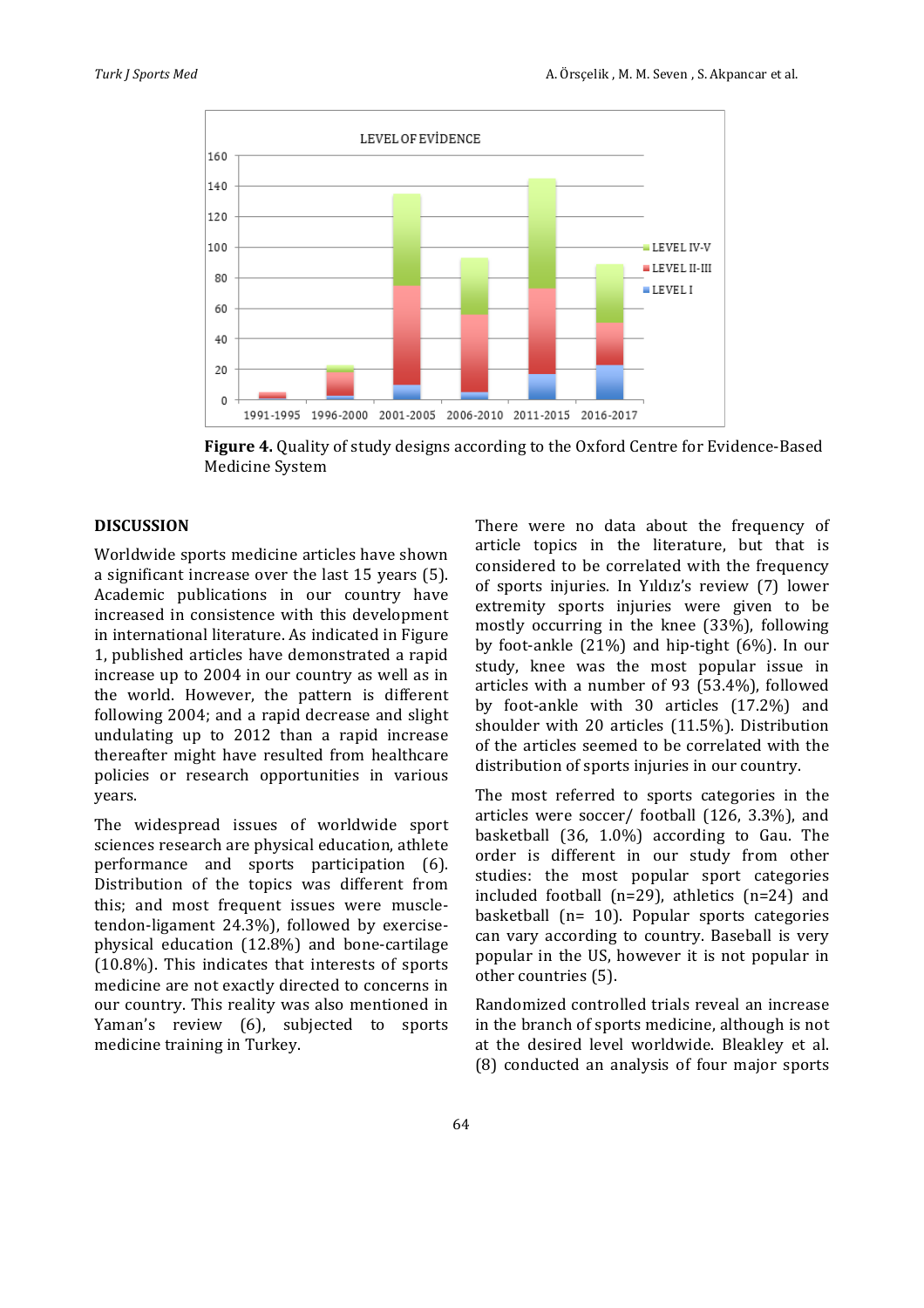medicine journals. They identified that 9.5% of the studies were Level I studies (randomized controlled trials). This ratio is a bit higher in other clinical branches. Matteo Paci at al. (9) stated that randomized controlled trials were at a rate of 12.6% in the analysis of physiotherapy professional journals. The ratio is even lower in our country from other countries in the field of sports medicine and other clinical fields. Cinar at al. (10) analyzed emergency medicine articles in the PubMed database. The results indicate that  $61\%$  of the studies were original articles, 6% of the studies were randomized controlled trials and 7% of the studies were animal studies, and 17% of the studies were multicenter studies. Our study results were similar to Çinar's study. Despite the higher rate of original articles  $(61.6\%)$ , very low rates of level I  $(13.6\%)$  and experimental studies  $(11.6%)$  have led us to assess the emphasis of publication quality. Almost equal rate of sports/other than sports medicine journals  $(49/51)$ , and higher rates of multidisciplinary studies indicate that sports medicine much collaborates with other branches in studies related to its interests.

Knee Surgery Sports Traumatology Arthroscopy is the most favorite journal with the rate of 21 and is indexed in the Science Citation Index with high impact factor; and Journal of Sports Science & Medicine was the second most preferred journal, indexed in the Science Citation Index Expanded, and originating from Turkey. It is pleasant to see that a sports medicine journal originated in Turkey is indexed in the SCI-Expanded (SCIE) database and that the most preferred iournal is indexed in the Science Citation Index. More contribution from university hospitals to publications is related to effort of specialists for their careers, and more opportunities of universities for the researches.

As is known, the best scale to evaluate the quality of the publications is the number of citations. Al calculated the number of citations per publication by dividing total citation number to total publication number in his study. He estimated the world's and Turkey's means of results as 11.4 and 4.0, respectively, in the field of clinical medicine (11). We have obtained the

number of citations per publication as 3.2 by the same calculation on the publications being assessed in our study. According to this result, it can be concluded that a negative image occurs when evaluation is based on citation number. About 21.5% of all publications being assessed in our study have been published in 2016-2017. So we expect that the low citation rates would increase in the next few years. We guess that if existing data is recalculated by this method in five years from now on, a higher result would be obtained, and even perhaps that sports medicine publications might be placed prior to those in the field of clinical medicine.

Using of only a single database is a limitation of the study, but PubMed database is the most often used database for large reviews of scientific accomplishment in the field of sports medicine, and has a wide containment of 5400 medical journals in 39 different languages (12).

In conclusion, an increase was detected in international publication progress in the field of sports medicine in Turkey. While the quantity of original articles was high, the rate of level 1 and animal studies were found to be lower. The quantity and quality of articles need to be improved, and efficient measures should be taken to promote scientific research in sports medicine.

#### **Conflict of Interest**

There is no potential conflict of interest relevant to this article.

### **REFERENCES**

- 1. Micheli LJ. *Encyclopedia of Sports Medicine: History of sports medicine*. 4<sup>th</sup> ed. Sage Publications;. 2010. p. 665-6.
- 2. Kalyon TA. *Spor Hekimliği, Sporcu sağlığı ve spor sakatlıkları*. 1. baskı, Ankara: GATA Basımevi;1990. p. 1-2.
- 3. Centre for Evidence-Based Medicine, Oxford University. Levels of evidence and grades of recommendation. Available from: URL: http://www.cebm.net/oxford*centre-evidence-based-medicine-levels-evidence-march-2009*. Accessed: March 21, 2015.
- 4. Thompson Scientific. Journal Citation Reports. Available from: *URL: http://science.thomsonreuters.com/cgi-bin/ jrnlst/jlresults.cgi*. Accessed: March 21, 2015.